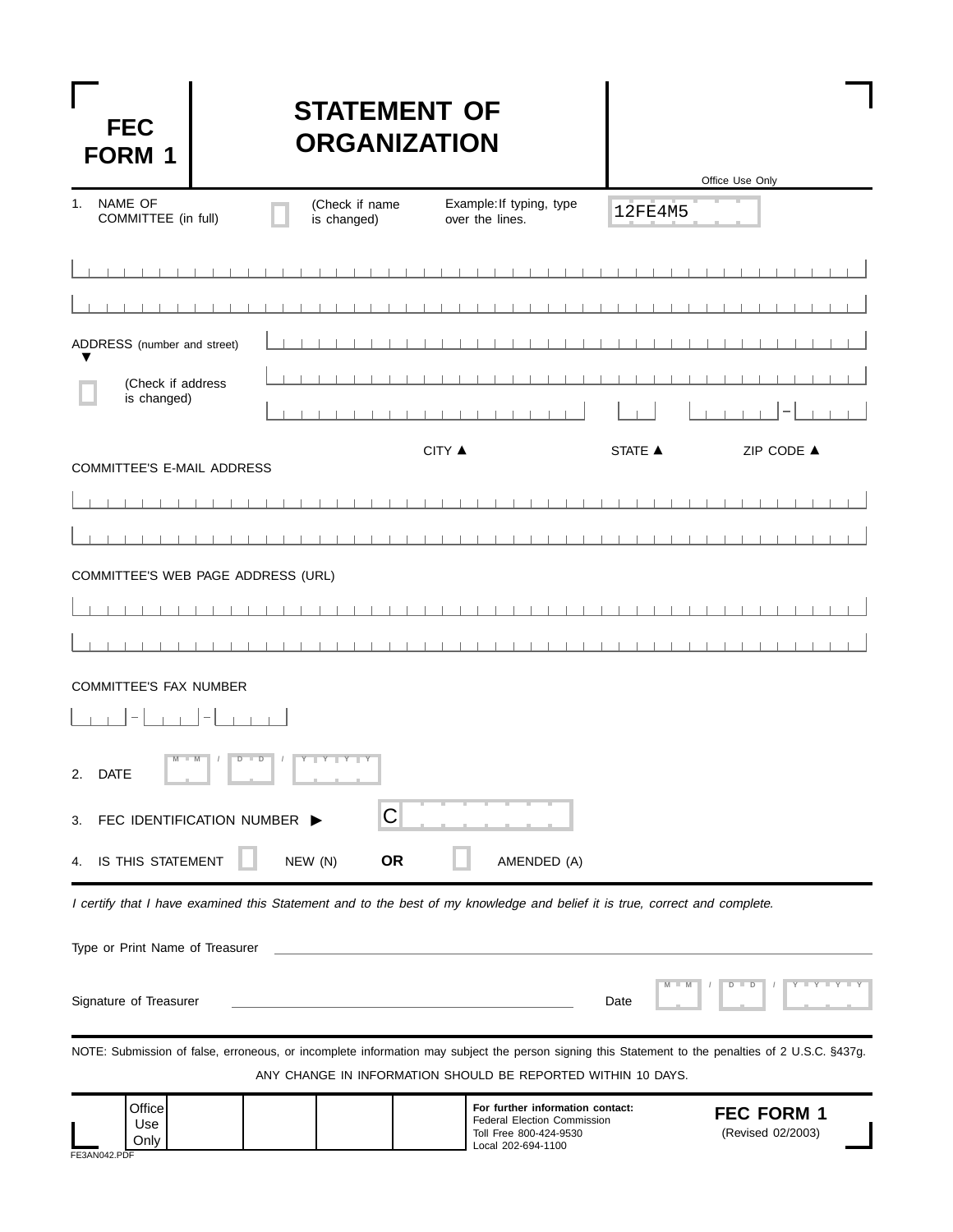FEC **Form 1** (Revised 02/2003) Page **2**

TYPE OF COMMITTEE (Check One)

|    | TILE OI COMMUTILE (CHECK OILE) |                                                                                                                                      |
|----|--------------------------------|--------------------------------------------------------------------------------------------------------------------------------------|
|    | (a)                            | This committee is a principal campaign committee. (Complete the candidate information below.)                                        |
|    | (b)                            | This committee is an authorized committee, and is NOT a principal campaign committee. (Complete the candidate<br>information below.) |
|    | Name of<br>Candidate           |                                                                                                                                      |
|    | Candidate<br>Party Affiliation | Office<br>State<br>Senate<br>President<br>Sought:<br>House<br><b>District</b>                                                        |
|    | (c)                            | This committee supports/opposes only one candidate, and is NOT an authorized committee.                                              |
|    | Name of<br>Candidate           |                                                                                                                                      |
|    | (d)                            | (National, State<br>(Democratic,<br>This committee is a<br>or subordinate) committee of the<br>Republican, etc.) Party.              |
|    |                                | This committee is a separate segregated fund.                                                                                        |
|    | (e)                            |                                                                                                                                      |
|    | (f)                            | This committee supports/opposes more than one Federal candidate, and is NOT a separate segregated fund or party<br>committee.        |
| 6. |                                | Name of Any Connected Organization or Affiliated Committee                                                                           |
|    |                                |                                                                                                                                      |
|    |                                |                                                                                                                                      |
|    |                                |                                                                                                                                      |
|    | <b>Mailing Address</b>         |                                                                                                                                      |
|    |                                |                                                                                                                                      |
|    |                                | and the state of the state of the<br>- 11                                                                                            |
|    |                                | CITY ▲<br>ZIP CODE ▲<br>STATE ▲                                                                                                      |
|    | Relationship                   |                                                                                                                                      |
|    |                                | Type of Connected Organization:                                                                                                      |
|    |                                | Corporation<br>Corporation w/o Capital Stock<br>Labor Organization                                                                   |
|    |                                | Membership Organization<br>Cooperative<br><b>Trade Association</b>                                                                   |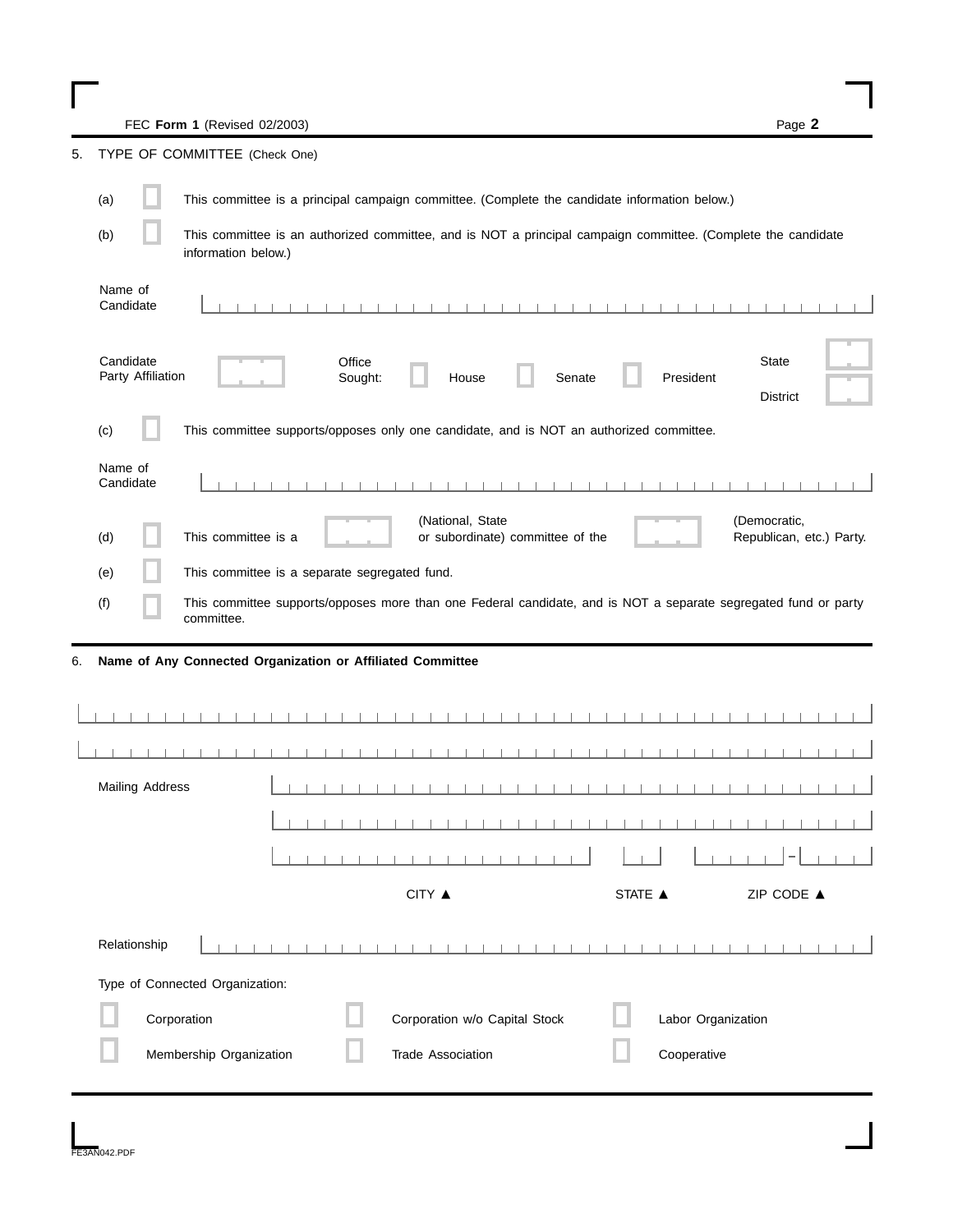FEC **Form 1** (Revised 02/2003) Page **3**

Write or Type Committee Name

7. **Custodian of Records:** Identify by name, address (phone number -- optional) and position of the person in possession of committee books and records.

| Full Name              |        |                  |                                                                                                                                           |
|------------------------|--------|------------------|-------------------------------------------------------------------------------------------------------------------------------------------|
| <b>Mailing Address</b> |        |                  |                                                                                                                                           |
|                        |        |                  |                                                                                                                                           |
|                        |        | $\mathbf{1}$     | 1. 1-1.                                                                                                                                   |
| Title or Position ▼    | CITY ▲ | STATE A          | ZIP CODE ▲                                                                                                                                |
|                        |        | Telephone number | $\sim$ 1<br>$\frac{1}{2}$ , $\frac{1}{2}$ , $\frac{1}{2}$ , $\frac{1}{2}$ , $\frac{1}{2}$ , $\frac{1}{2}$ , $\frac{1}{2}$ , $\frac{1}{2}$ |

8. **Treasurer:** List the name and address (phone number -- optional) of the treasurer of the committee; and the name and address of any designated agent (e.g., assistant treasurer).

| Full Name<br>of Treasurer           |                    |                        |            |
|-------------------------------------|--------------------|------------------------|------------|
| <b>Mailing Address</b>              |                    |                        |            |
|                                     |                    |                        |            |
|                                     |                    |                        |            |
| Title or Position ▼                 | $CITY$ $\triangle$ | STATE ▲                | ZIP CODE ▲ |
|                                     |                    | Telephone number       | -          |
| Full Name of<br>Designated<br>Agent |                    |                        |            |
| <b>Mailing Address</b>              |                    |                        |            |
|                                     |                    |                        |            |
|                                     |                    |                        |            |
| Title or Position ▼                 | $CITY$ $\triangle$ | STATE $\blacktriangle$ | ZIP CODE ▲ |
|                                     |                    | Telephone number       |            |